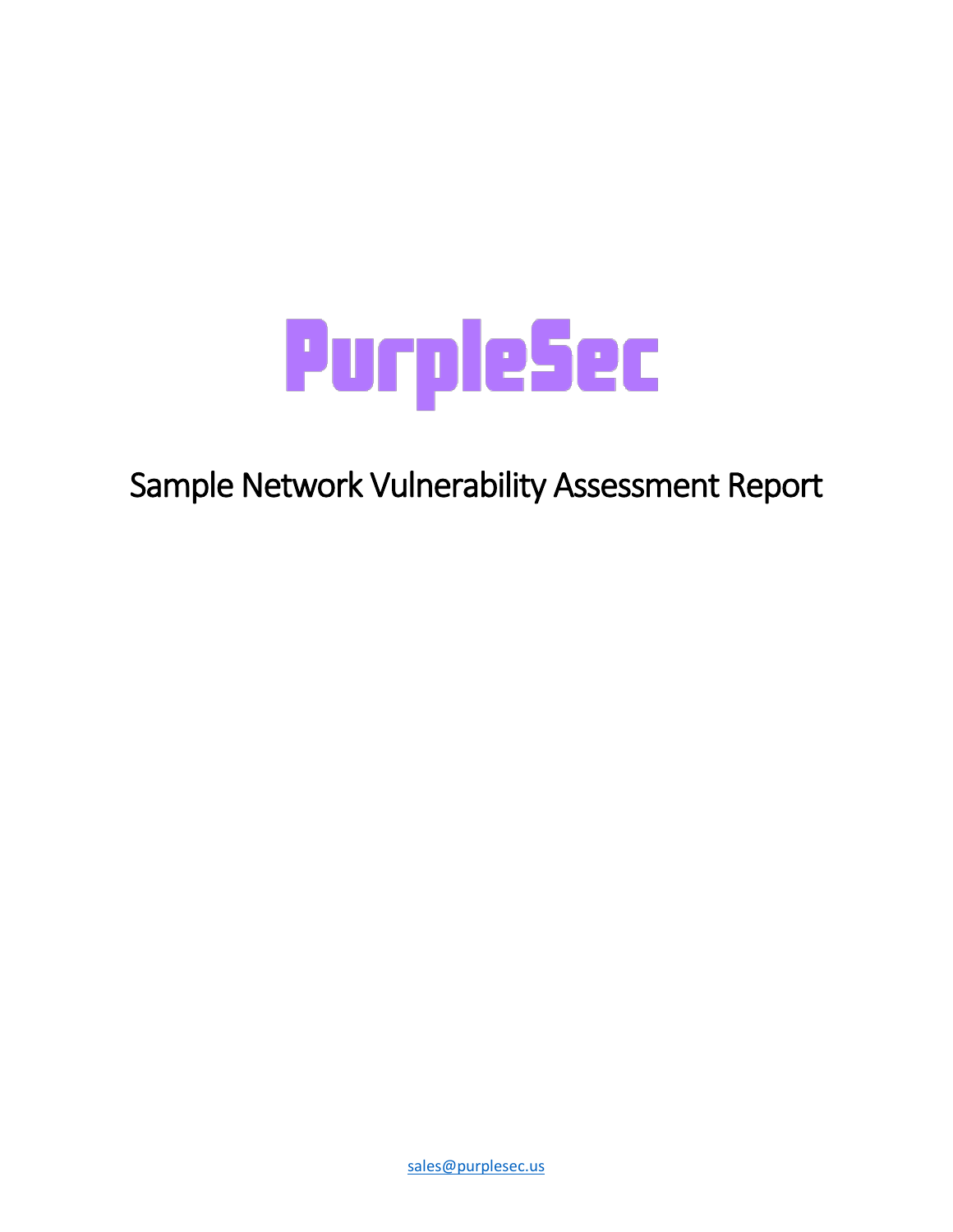## **Table of Contents**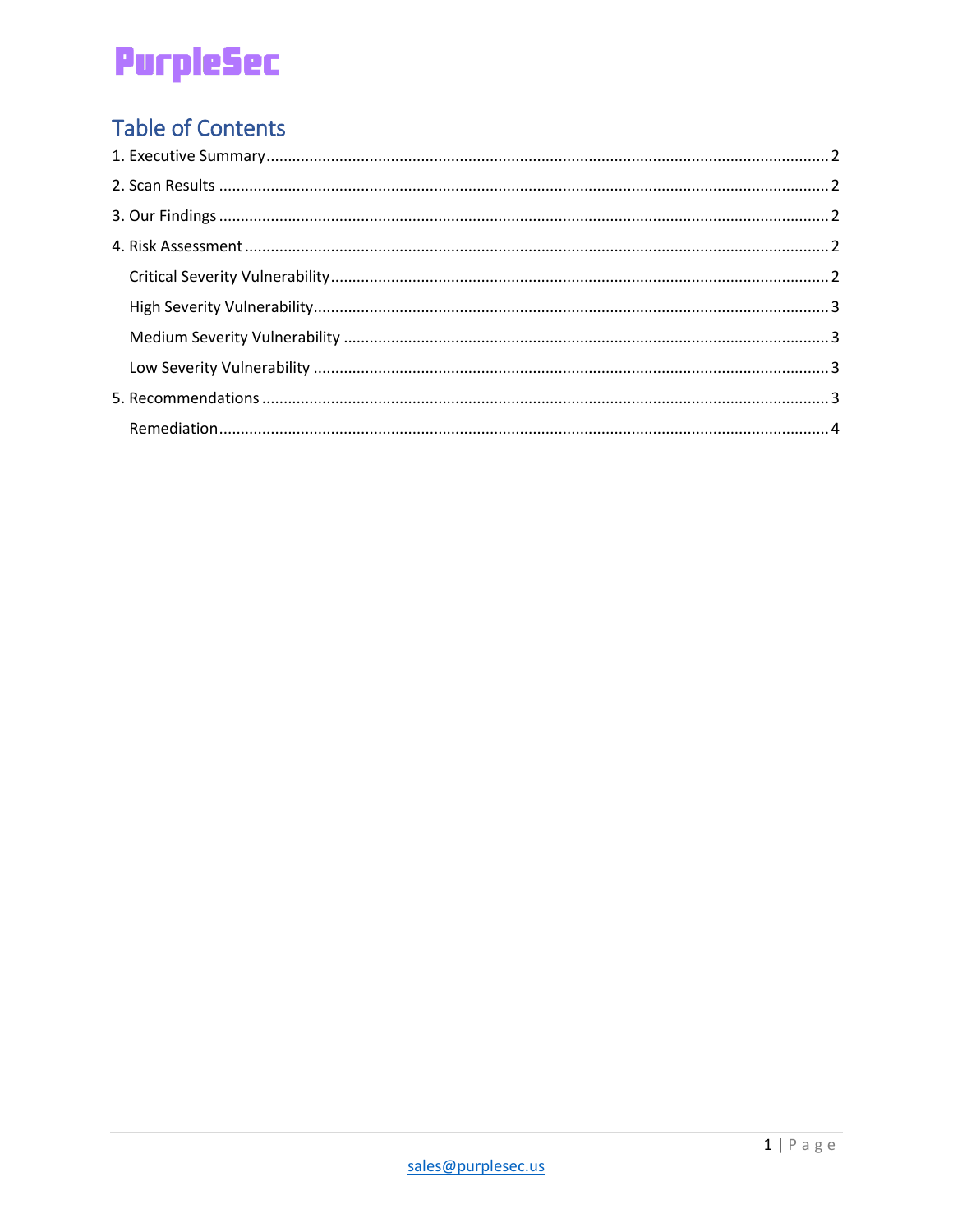## <span id="page-2-0"></span>1. Executive Summary

The purpose of this vulnerability scan is to gather data on Windows and third-party software patch levels on hosts in the SAMPLE-INC domain in the 00.00.00.0/01 subnet. Of the 300 hosts identified by SAMPLE-INC, 100 systems were found to be active and were scanned.

## <span id="page-2-1"></span>2. Scan Results

The raw scan results will be provided upon delivery.

## <span id="page-2-2"></span>3. Our Findings

The results from the credentialed patch audit are listed below. It is important to note that not all identified hosts were able to be scanned during this assessment – of the 300 hosts identified as belonging to the SAMPLE-INC domain, only 100 were successfully scanned. In addition, some of the hosts that were successfully scanned were not included in the host list provided.

### <span id="page-2-3"></span>4. Risk Assessment

This report identifies security risks that could have significant impact on mission-critical applications used for day-to-day business operations.

| <b>Critical Severity</b> | <b>High Severity</b> | <b>Medium Severity</b> | <b>Low Severity</b> |
|--------------------------|----------------------|------------------------|---------------------|
| 286                      | 171                  | 116                    |                     |

### <span id="page-2-4"></span>Critical Severity Vulnerability

286 were unique critical severity vulnerabilities. Critical vulnerabilities require immediate attention. They are relatively easy for attackers to exploit and may provide them with full control of the affected systems.

A table of the top critical severity vulnerabilities is provided below:

| <b>PLUGIN NAME</b>                                                | <b>DESCRIPTION</b>                                                                                                                                                                                                                | <b>SOLUTION</b>                                         | <b>COUNT</b> |
|-------------------------------------------------------------------|-----------------------------------------------------------------------------------------------------------------------------------------------------------------------------------------------------------------------------------|---------------------------------------------------------|--------------|
| Mozilla Firefox $< 65.0$                                          | The version of Firefox installed on the<br>remote Windows host is prior to 65.0. It is<br>therefore affected by multiple vulnerabilities<br>as referenced in the mfsa2019-01 advisory.                                            | Upgrade to Mozilla<br>Firefox version 65.0 or<br>later. | 22           |
| Mozilla Foundation<br>Unsupported<br><b>Application Detection</b> | According to its version there is at least one<br>unsupported Mozilla application (Firefox)<br>Thunderbird   and/or SeaMonkey) installed<br>on the remote host. This version of the<br>software is no longer actively maintained. | Upgrade to a version<br>that is currently<br>supported. | 16           |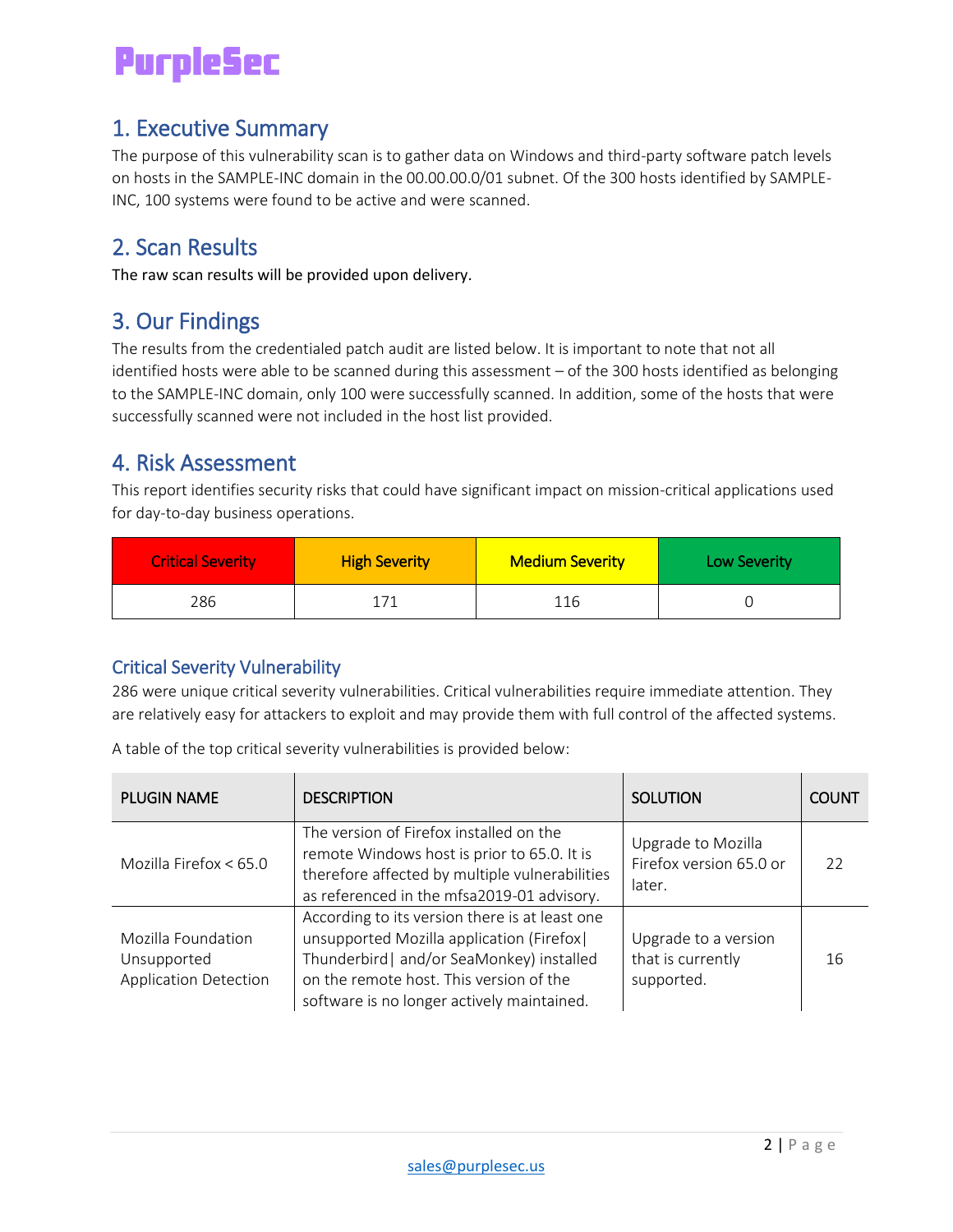### <span id="page-3-0"></span>High Severity Vulnerability

171 were unique high severity vulnerabilities. High severity vulnerabilities are often harder to exploit and may not provide the same access to affected systems.

A table of the top high severity vulnerabilities is provided below:

| <b>PLUGIN NAME</b>                                                            | <b>DESCRIPTION</b>                                                                                                                                                                                                                                | <b>SOLUTION</b>                                                                                                                       | <b>COUNT</b> |
|-------------------------------------------------------------------------------|---------------------------------------------------------------------------------------------------------------------------------------------------------------------------------------------------------------------------------------------------|---------------------------------------------------------------------------------------------------------------------------------------|--------------|
| MS15-124: Cumulative<br>Security Update for<br>Internet Explorer<br>(3116180) | The version of Internet Explorer installed on<br>the remote host is missing Cumulative<br>Security Update 3116180. It is therefore<br>affected by multiple vulnerabilities the<br>majority of which are remote code execution<br>vulnerabilities. | Microsoft has released<br>a set of patches for<br>Windows Vista, 2008,<br>7, 2008 R2, 8, RT 2012,<br>8.1, RT 8.1, 2012 R2,<br>and 10. | 24           |
| Mozilla Firefox $< 64.0$<br>Multiple Vulnerabilities                          | The version of Mozilla Firefox installed on the<br>remote Windows host is prior to 64.0. It is<br>therefore affected by multiple vulnerabilities<br>as noted in Mozilla Firefox stable channel<br>update release notes for 2018/12/11.            | Upgrade to Mozilla<br>Firefox version 64.0 or<br>later.                                                                               | 22           |

### <span id="page-3-1"></span>Medium Severity Vulnerability

116 were unique medium severity vulnerabilities. These vulnerabilities often provide information to attackers that may assist them in mounting subsequent attacks on your network. These should also be fixed in a timely manner but are not as urgent as the other vulnerabilities.

| <b>PLUGIN NAME</b>                                                                                    | <b>DESCRIPTION</b>                                                                                                                                                                                                                                                                                | <b>SOLUTION</b>                                           | <b>COUNT</b> |
|-------------------------------------------------------------------------------------------------------|---------------------------------------------------------------------------------------------------------------------------------------------------------------------------------------------------------------------------------------------------------------------------------------------------|-----------------------------------------------------------|--------------|
| Mozilla Firefox $< 62.0.2$<br>Vulnerability                                                           | The version of Mozilla Firefox installed on the<br>remote Windows host is prior to 62.0.2. It is<br>therefore affected by a vulnerability as noted<br>in Mozilla Firefox stable channel update<br>release notes for 2018/09/21.                                                                   | Upgrade to Mozilla<br>Firefox version 62.0.2<br>or later. | 17           |
| Mozilla Firefox $< 57.0.4$<br>Speculative Execution<br>Side-Channel Attack<br>Vulnerability (Spectre) | The version of Mozilla Firefox installed on the<br>remote Windows host is prior to 57.0.4. It is<br>therefore vulnerable to a speculative<br>execution side-channel attack. Code from a<br>malicious web page could read data from<br>other web sites or private data from the<br>browser itself. | Upgrade to Mozilla<br>Firefox version 57.0.4<br>or later. | 15           |

A table of the top high severity vulnerabilities is provided below:

### <span id="page-3-2"></span>Low Severity Vulnerability

<span id="page-3-3"></span>No low severity vulnerabilities were found during this scan.